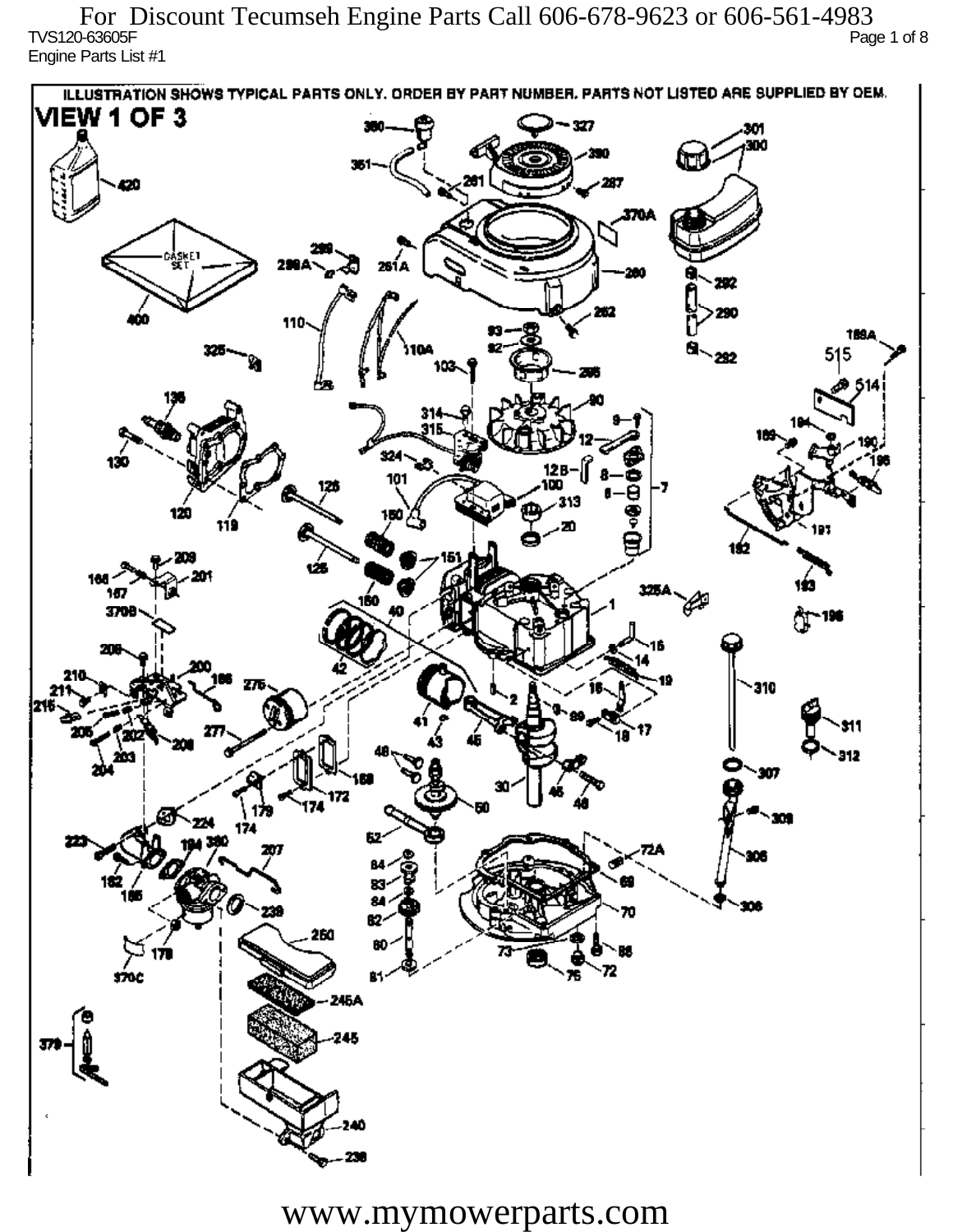| Ref # Part Number    | Qty Description                                              |
|----------------------|--------------------------------------------------------------|
| 1 33968B             | Cylinder (Incl. 2 & 20) (2-13/16")                           |
| 2 26727              | Pin, Dowel                                                   |
| 6 33734              | Element, Breather                                            |
| 7 34214A             | Breather Ass'y. (Incl. 6, 8, 9, 12, & 12A)                   |
| 8 33735              | * Gasket, Breather                                           |
|                      |                                                              |
| 9 30200              | Screw, 10-24 x 9/16"                                         |
| 12 35496             | Tube, Breather                                               |
| 14 28277             | Washer, Flat                                                 |
| 15 30589             | Rod, Governor (Incl. 14)                                     |
| 16 31383A            | Lever, Governor                                              |
| 17 31335             | Clamp, Governor lever                                        |
| 18 650548            | Screw, 8-32 x 5/16"                                          |
| 19 31361             | Spring, Extension                                            |
| 20 32600             | Seal, Oil                                                    |
| 30 35612             | Crankshaft                                                   |
| 32 32323             | Washer, Thrust NOTE: This thrust washer maynot be            |
|                      | required if a new crankshafthas been installed. Check the    |
|                      | proper Mechanic's Handbook for acceptable end play. Use      |
|                      | this .010" thrust washer if excess end play is measured.     |
| 40 34535             | Piston, Pin & Ring Set (Std.) (2-13/1 6")                    |
| 40 34536             | Piston, Pin & Ring Set (.010" OS)                            |
| 40 34537             | Piston, Pin & Ring Set (.020" OS)                            |
| 41 33562B            | Piston & Pin Ass'y (Incl. 43) (Std.) (2 -13/16")             |
| 41 33563B            | Piston & Pin Ass'y. (Incl. 43) (.010" OS)                    |
| 41 33564B            |                                                              |
| 42 33567             | Piston & Pin Ass'y. (Incl. 43) (.020" OS)                    |
| 42 33568             | Ring Set (Std.) (2-13/16" Bore)                              |
|                      | Ring Set (.010" OS)                                          |
| 42 33569             | Ring Set (.020" OS)                                          |
| 43 20381             | Ring, Piston pin retaining                                   |
| 45 32875             | Rod Assy., Connecting (Incl. 46)                             |
| 46 32610A            | Bolt, Connecting rod                                         |
| 48 27241             | Lifter, Valve                                                |
| 50 33553             | Camshaft (MCR)                                               |
| 52 29914             | Oil Pump Assy.                                               |
| 69 35261             | * Gasket, Mounting flange                                    |
| 70 34311C            | Flange Ass'y. (Incl. 72, 72A, 73, 75 & 80)                   |
| 72 30572             | Plug, Oil drain (Incl. 73)                                   |
| 73 28833             | * Drain Plug Gasket (Not req. W/plastic plug)                |
| 75 27897             | Seal, Oil                                                    |
| 80 30574             | Shaft, Governor                                              |
| 81 30590A            | Washer, Flat                                                 |
| 82 30591             | Gear Assy., Governor (Incl. 81)                              |
| 83 30588A            | Spool, Governor                                              |
| 84 29193             | Ring, Retaining                                              |
| 86 650488            | Screw, 1/4-20 x 1-1/4"                                       |
| 89 611004            | <b>Flywheel Key</b>                                          |
| 90 611112            | <b>Flywheel</b>                                              |
| 92 650815            | Washer, Belleville                                           |
| 93 650816            | Nut, Flywheel                                                |
| 100 34443A           | Solid State Ignition                                         |
| 100 730207           | Magneto-to-Solid State Conv. Kit (Includes solid state       |
|                      | module, solid state flywheel key, and instructions.) (Use as |
|                      | required on external ignition engines only.)                 |
| 101 610118           | Cover, Spark plug (Use as required)                          |
| 103 650814           | Screw, Torx T-15, 10-24 x 1"                                 |
| 110 34961            | <b>Ground Wire</b>                                           |
| 118 730194           | Rope Guide Kit (Use as required)                             |
| www.mymowerparts.com |                                                              |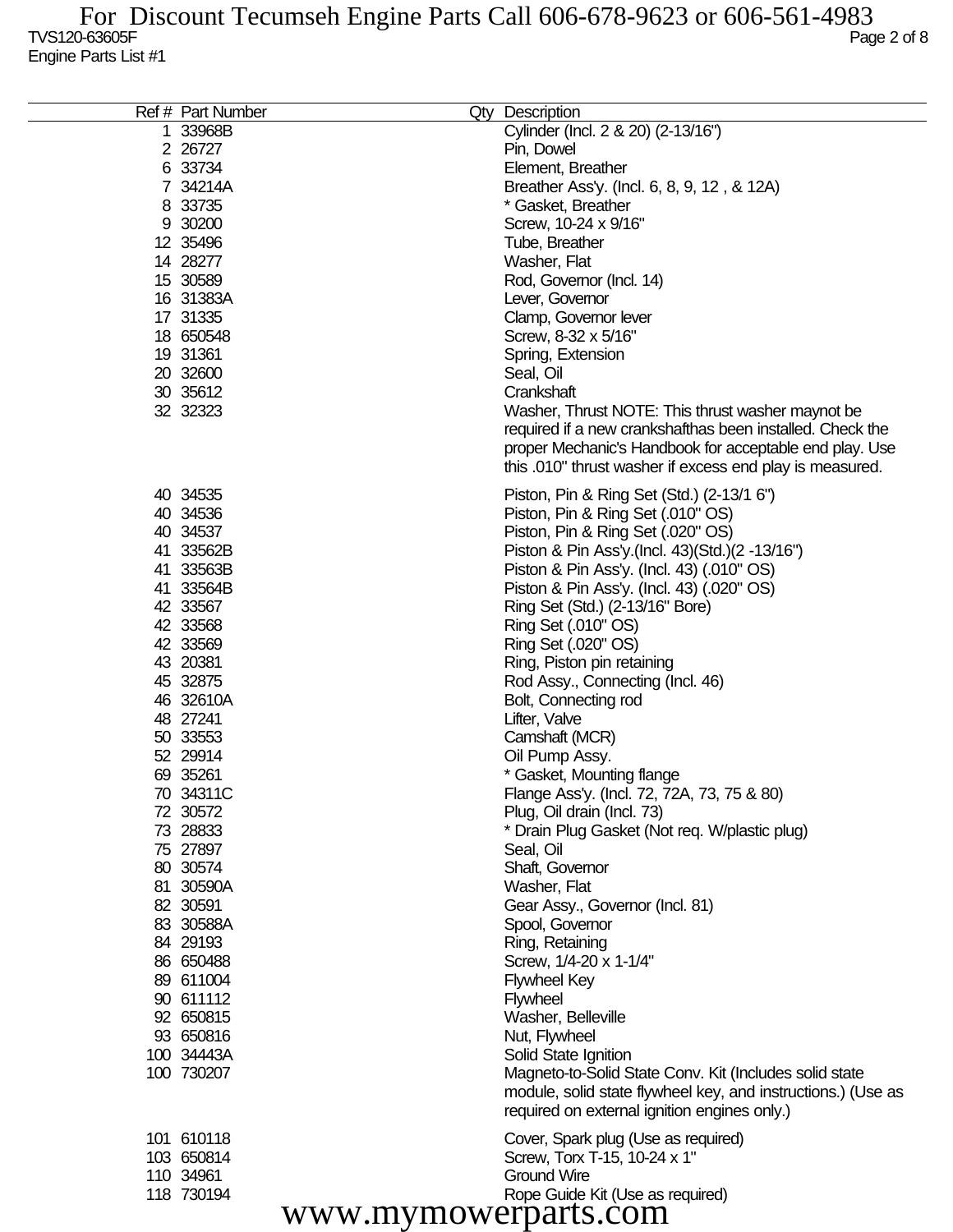| Ref # Part Number    | Qty Description                                           |
|----------------------|-----------------------------------------------------------|
| 119 33554A           | * Gasket, Head                                            |
| 120 34342            | Head, Cylinder                                            |
| 125 29314B           | Intake Valve (Std.) (Incl. 151) (Conventional Ports)      |
| 125 29315C           | Intake Valve (1/32" OS) (Incl. 151) (Conventional Ports)  |
| 125 29313C           | Exhaust Valve (Std.) (Incl. 151) (Inverted Ports)         |
| 126 29313C           | Exhaust Valve (Std.) (Incl. 151) (Conventional Ports)     |
| 126 29315C           | Exhaust Valve (1/32" OS) (Incl. 151) (Conventional Ports) |
| 126 34776            | Exhaust Valve (Std.) (Incl. 151) (Conventional Ports)     |
| 126 32644A           |                                                           |
|                      | Intake Valve (Incl. 151) (Inverted Po rts)                |
| 130 6021A            | Screw, 5/16-18 x 1-1/2" (Use as requi red)                |
| 130 650697A          | Screw, 5/16-18 x 2-1/2" (Use as requi red)                |
| 135 35395            | Resistor Spark Plug (RJ19LM)                              |
| 150 31672            | Spring, Valve                                             |
| 151 31673            | Cap, Lower valve spring                                   |
| 169 27234A           | Gasket, Valve spring box cover                            |
| 172 32755            | Cover, Valve spring box                                   |
| 174 650128           | Screw, 10-24 x 1/2"                                       |
| 178 29752            | Nut & Lockwasher, 1/4-28                                  |
| 182 6201             | Screw, 1/4-28 x 7/8"                                      |
| 184 26756            | * Gasket, Carburetor                                      |
| 185 31384A           | Pipe, Intake (Incl. 224)                                  |
| 186 34337            | Link, Governor spring                                     |
| 189 650839           | Screw, 1/4-20 x 3/8"                                      |
| 190 35831            | Lever, Brake                                              |
| 191 35039B           | Bracket Assy., S.E. Brake (Incl. 195)                     |
| 192 34966            | Link, Control                                             |
| 193 34965            |                                                           |
|                      | Spring, Extension                                         |
| 194 32309            | Ring, Retaining                                           |
| 195 610973           | Terminal Assy.                                            |
| 200 33131A           | Control Bracket (Incl. 202 thru 206)                      |
| 202 33802            | Spring, Compression                                       |
| 203 31342            | Spring, Compression                                       |
| 204 650549           | Screw, 5-40 x 7/16"                                       |
| 205 650777           | Screw, 6-32 x 21/32"                                      |
| 206 610973           | Terminal (Use as required)                                |
| 207 34336            | Link, Throttle                                            |
| 209 30200            | Screw, 10-24 x 9/16"                                      |
| 210 27793            | Clip, Conduit                                             |
| 211 28942            | Screw, 10-32 x 3/8"                                       |
| 223 650451           | Screw, 1/4-20 x 1"                                        |
| 224 34690A           | * Gasket, Intake pipe                                     |
| 238 650709           | Screw, 10-32 x 7/16"                                      |
| 243A 650899          | Screw, 10-32 x 2-3/32"                                    |
| 245F 35500           | Filter, Air cleaner                                       |
| 246E 35435           | Filter, Pre-air (Use as required)                         |
| 247C 35505           | Clamp, Air cleaner tube                                   |
| 250E 35503           | Cover, Air cleaner                                        |
| 260B 35497           | Housing, Blower                                           |
| 261 30200            | Screw, 10-24 x 9/16"                                      |
| 262 650831           | Screw, 1/4-20 x 15/32"                                    |
|                      |                                                           |
| 277 650795           | Screw, 1/4-20 x 2-1/4" (Use as requir ed)                 |
| 277 650774           | Screw, 1/4-20 x 2-3/8" (Use as requir ed)                 |
| 277 792005           | Screw, 1/4-20 x 2-1/2" (Use as requir ed)                 |
| 285 35000            | Hub, Starter                                              |
| 287B 650884          | Screw, 8-32 x 1/2"                                        |
| 290 34357            | Fuel Line (Epichlorohydrin 6-3/4")(17 cm)                 |
| 290 29774            | Fuel Line(Braided 8-1/4")(21 cm)(Use as req.)             |
| 290 30705            | Fuel Line (Braided 16")(40 cm)(Use as req.)               |
| www.mymowerparts.com |                                                           |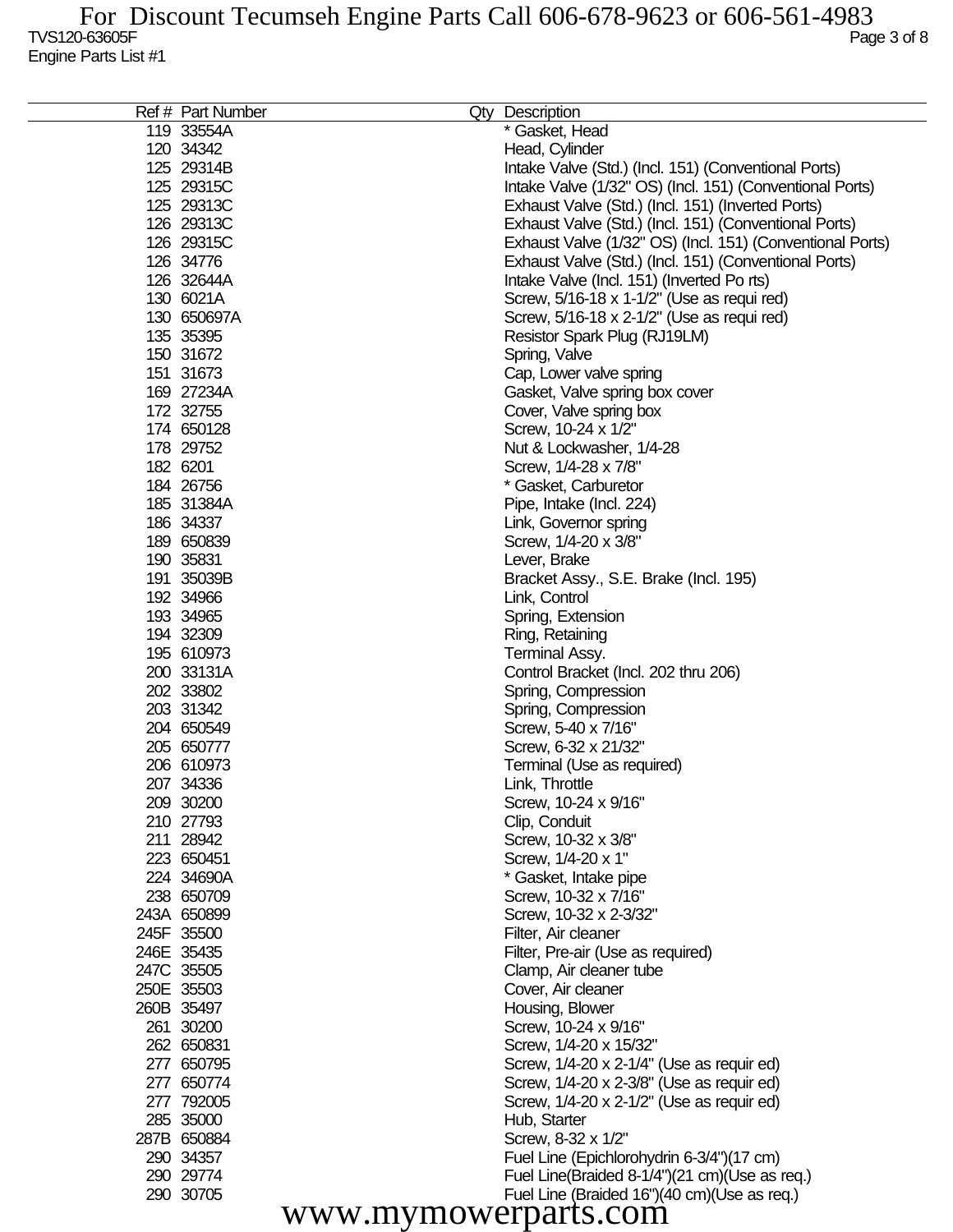| Ref # Part Number | Qty Description                                                                                                                                   |
|-------------------|---------------------------------------------------------------------------------------------------------------------------------------------------|
| 290 30962         | Fuel Line (Braided 32")(81 cm)(Use as req.)                                                                                                       |
| 292 26460         | Clamp, Fuel line                                                                                                                                  |
| 299 650900        | Clip, "U" type nut, 10-32                                                                                                                         |
| 301 33032         | Fuel Cap (Use as required)                                                                                                                        |
| 305 35498         | Tube, Oil fill                                                                                                                                    |
| 306 34265         | Gasket, Oil fill tube                                                                                                                             |
| 306 34282         | "O" Ring (This "O" ring is required with metal fill tube only<br>when replacement mounting flange with .777 dia. oil fill hole<br>has been used.) |
| 307 35499         | "O" Ring                                                                                                                                          |
| 309 650562        | Screw, 10-32 x 1/2"                                                                                                                               |
| 310 35507         | <b>Dipstick</b>                                                                                                                                   |
| 313 34080         | Spacer, Flywheel key                                                                                                                              |
| 327 35392         | Plug, Starter                                                                                                                                     |
| 370H 34387        | Decal, Instruction (Optional)                                                                                                                     |
| 370J 34870        | Decal, Instruction (Optional)                                                                                                                     |
| 379 631021        | Inlet Needle, Seat & Clip Assy.                                                                                                                   |
| 380 632466        | Carburetor (Incl. 184) (Refer to Division 5, Section A, page<br>A2-6 or Fiche 8A, Grid E-9for breakdown)                                          |
| 390B 590621       | Rewind Starter (Refer to Division 5, Section C, page 34 or<br>Fiche 8A, Grid G-5 for breakdown)                                                   |
| 400 33740D        | * Gasket Set (Incl. items marked *)                                                                                                               |
| 420 730225        | SAE 30, 4-Cycle Engine Oil (Quart)                                                                                                                |
| 425 730571        | Starter Muff Kit (Incl.370J,426,427)(Opt.)                                                                                                        |
| 426 32203         | Starter Air Cleaner (Optional)                                                                                                                    |
| 427 32204         | Starter Air Cleaner Bracket (Optional)                                                                                                            |
| 436 611006        | Stator Plate Ass'y.(Incl.377,378,437, 442-448)                                                                                                    |
| 437 30551         | Spring, Breaker box cover                                                                                                                         |
| 438 610947        | Cover, Dust                                                                                                                                       |
| 439 610955        | Gasket, Stator cover                                                                                                                              |
| 440 30992         | Cam, Breaker                                                                                                                                      |
| 442 610385        | Washer                                                                                                                                            |
| 443 610408        | Nut, 8-32                                                                                                                                         |
| 444 29181         | Breaker Fastening Screw & Washer                                                                                                                  |
| 445 610593        | <b>Condenser Fastening Screw</b>                                                                                                                  |
| 446 33356         | Terminal, Ground                                                                                                                                  |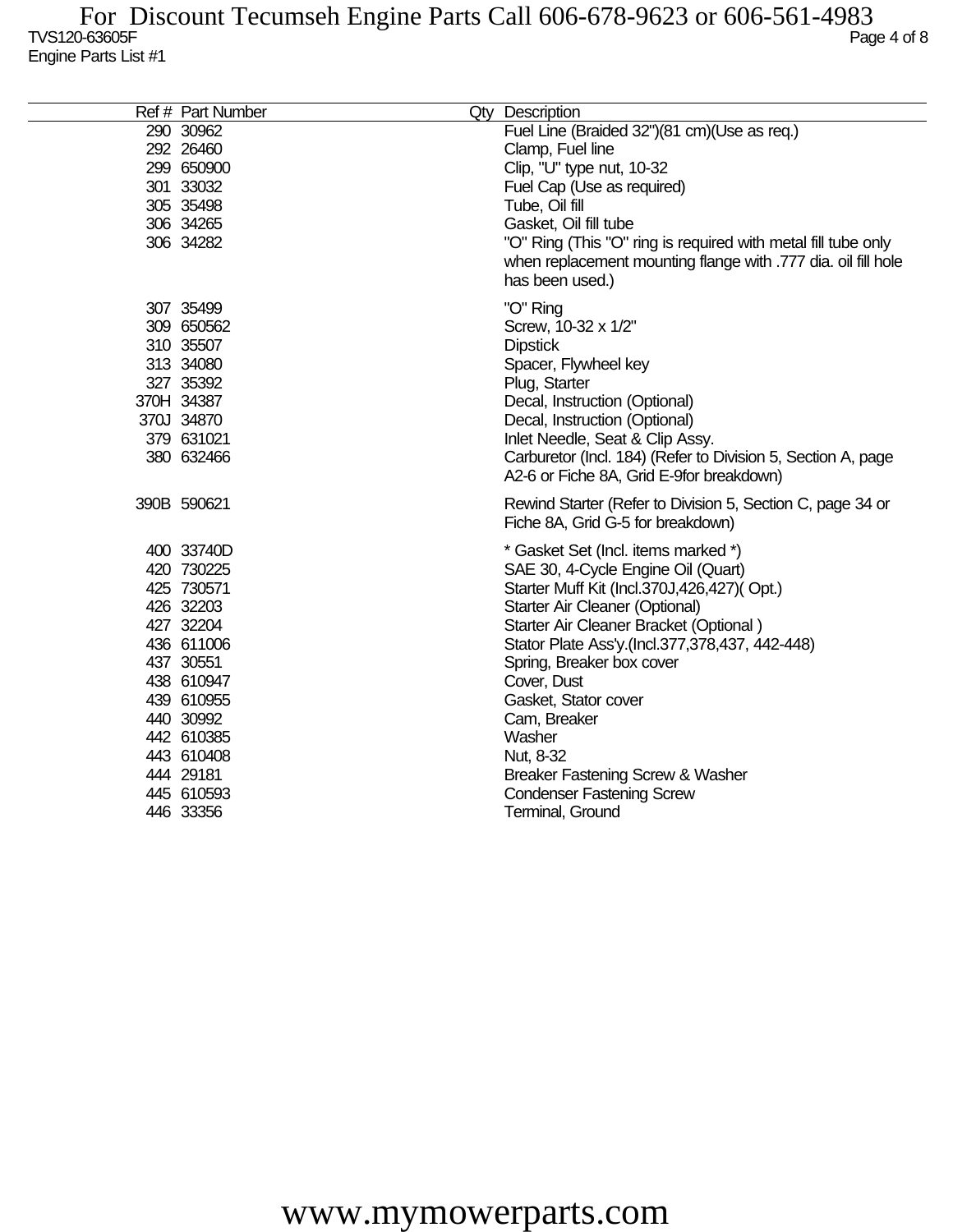TVS120-63605F Page 5 of 8 Engine Parts List #2 For Discount Tecumseh Engine Parts Call 606-678-9623 or 606-561-4983

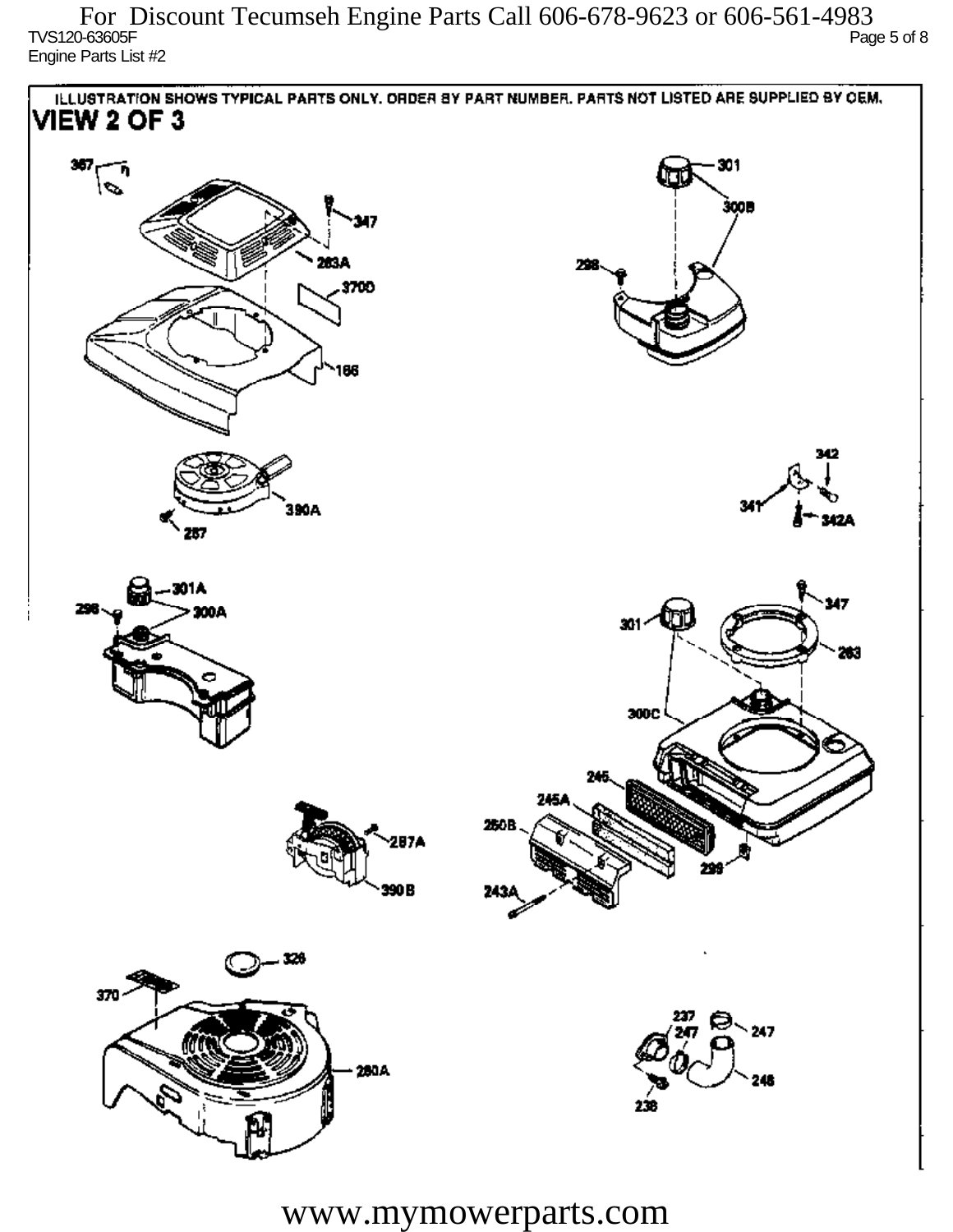|      | Ref # Part Number                                                                                                                                                                                                                                                                                                              | Qty Description                                                                                                                                                                                                                                                                                                                                                                                                                                                                                                                                                                                                                                                                                                                                           |
|------|--------------------------------------------------------------------------------------------------------------------------------------------------------------------------------------------------------------------------------------------------------------------------------------------------------------------------------|-----------------------------------------------------------------------------------------------------------------------------------------------------------------------------------------------------------------------------------------------------------------------------------------------------------------------------------------------------------------------------------------------------------------------------------------------------------------------------------------------------------------------------------------------------------------------------------------------------------------------------------------------------------------------------------------------------------------------------------------------------------|
|      | 32 32323                                                                                                                                                                                                                                                                                                                       | Washer, Thrust NOTE: This thrust washer maynot be<br>required if a new crankshafthas been installed. Check the<br>proper Mechanic's Handbook for acceptable end play. Use<br>this .010" thrust washer if excess end play is measured.                                                                                                                                                                                                                                                                                                                                                                                                                                                                                                                     |
| 287A | 92 650815<br>118 730194<br>191 35039B<br>237 32971<br>238 650709<br>243A 650899<br>245F 35500<br>246E 35435<br>247C 35505<br>248 35504<br>250E 35503<br>260B 35497<br>263 35502<br>287A 650735<br>287B 650884<br>299 650900<br>300C 35501A<br>301 33032<br>301A 35355<br>347 650898<br>370J 34870<br>370H 34387<br>390B 590621 | Washer, Belleville<br>Rope Guide Kit (Use as required)<br>Bracket Assy., S.E. Brake (Incl. 195)<br>Adapter, Air cleaner<br>Screw, 10-32 x 7/16"<br>Screw, 10-32 x 2-3/32"<br>Filter, Air cleaner<br>Filter, Pre-air (Use as required)<br>Clamp, Air cleaner tube<br>Tube, Air cleaner<br>Cover, Air cleaner<br>Housing, Blower<br>Ring, Shroud<br>Screw, 10-24 x 3/8" (Use as required)<br>Pop Rivet (3/16" Dia.) (Purchase loca lly)<br>Screw, 8-32 x 1/2"<br>Clip, "U" type nut, 10-32<br>Shroud & Tank Ass'y. (Incl. 299 & 301 A)<br>Fuel Cap (Use as required)<br>Fuel Cap (Use as required)<br>Screw, 10-32 x 27/32"<br>Decal, Instruction (Optional)<br>Decal, Instruction (Optional)<br>Rewind Starter (Refer to Division 5, Section C, page 34 or |
|      | 425 730571<br>426 32203<br>427 32204<br>436 611006<br>437 30551<br>438 610947<br>439 610955<br>440 30992<br>442 610385<br>443 610408<br>444 29181<br>445 610593<br>446 33356                                                                                                                                                   | Fiche 8A, Grid G-5 for breakdown)<br>Starter Muff Kit (Incl.370J,426,427)(Opt.)<br>Starter Air Cleaner (Optional)<br>Starter Air Cleaner Bracket (Optional)<br>Stator Plate Ass'y.(Incl.377,378,437, 442-448)<br>Spring, Breaker box cover<br>Cover, Dust<br>Gasket, Stator cover<br>Cam, Breaker<br>Washer<br>Nut, 8-32<br>Breaker Fastening Screw & Washer<br><b>Condenser Fastening Screw</b><br>Terminal, Ground                                                                                                                                                                                                                                                                                                                                      |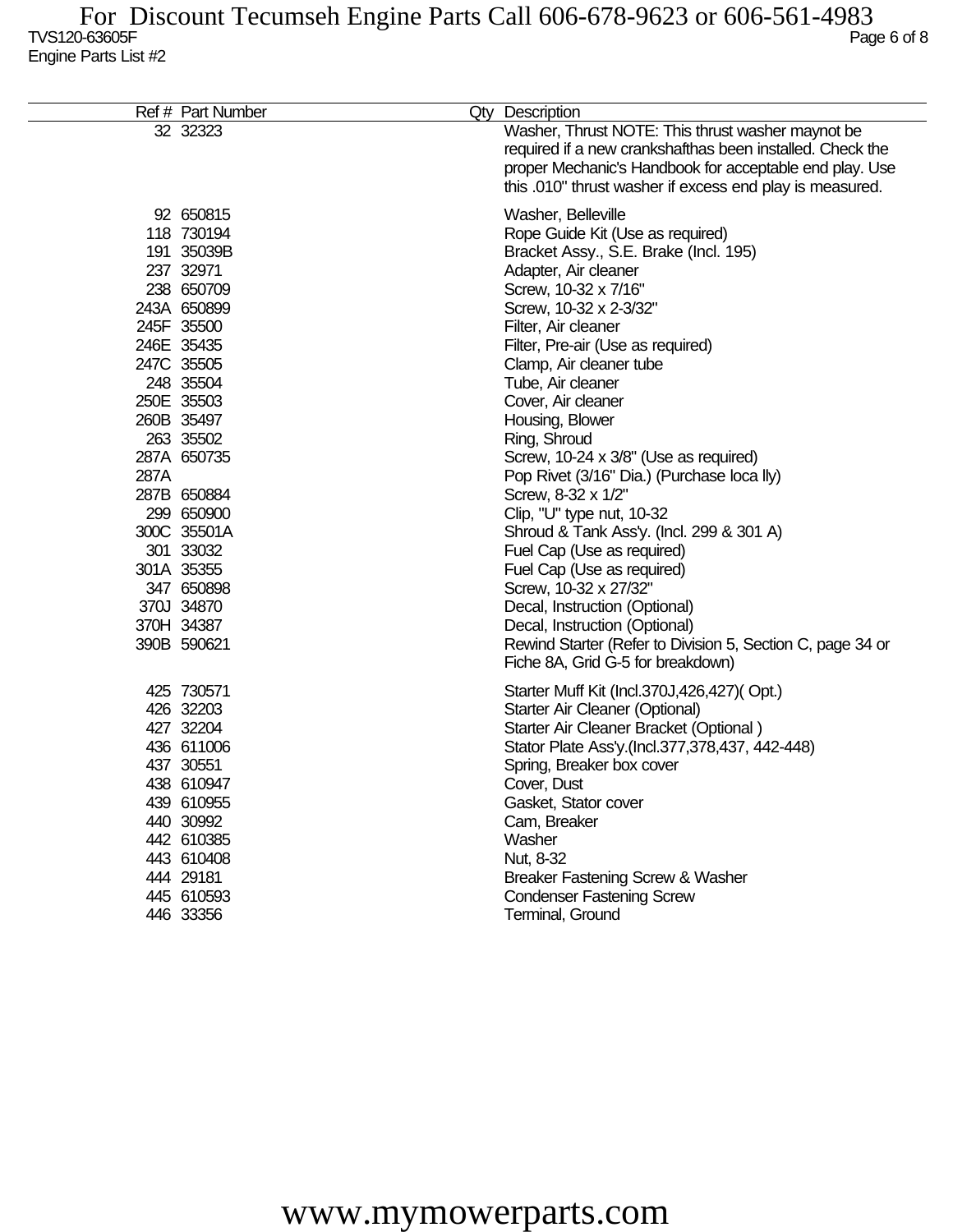TVS120-63605F Page 7 of 8 Engine Parts List #3 For Discount Tecumseh Engine Parts Call 606-678-9623 or 606-561-4983